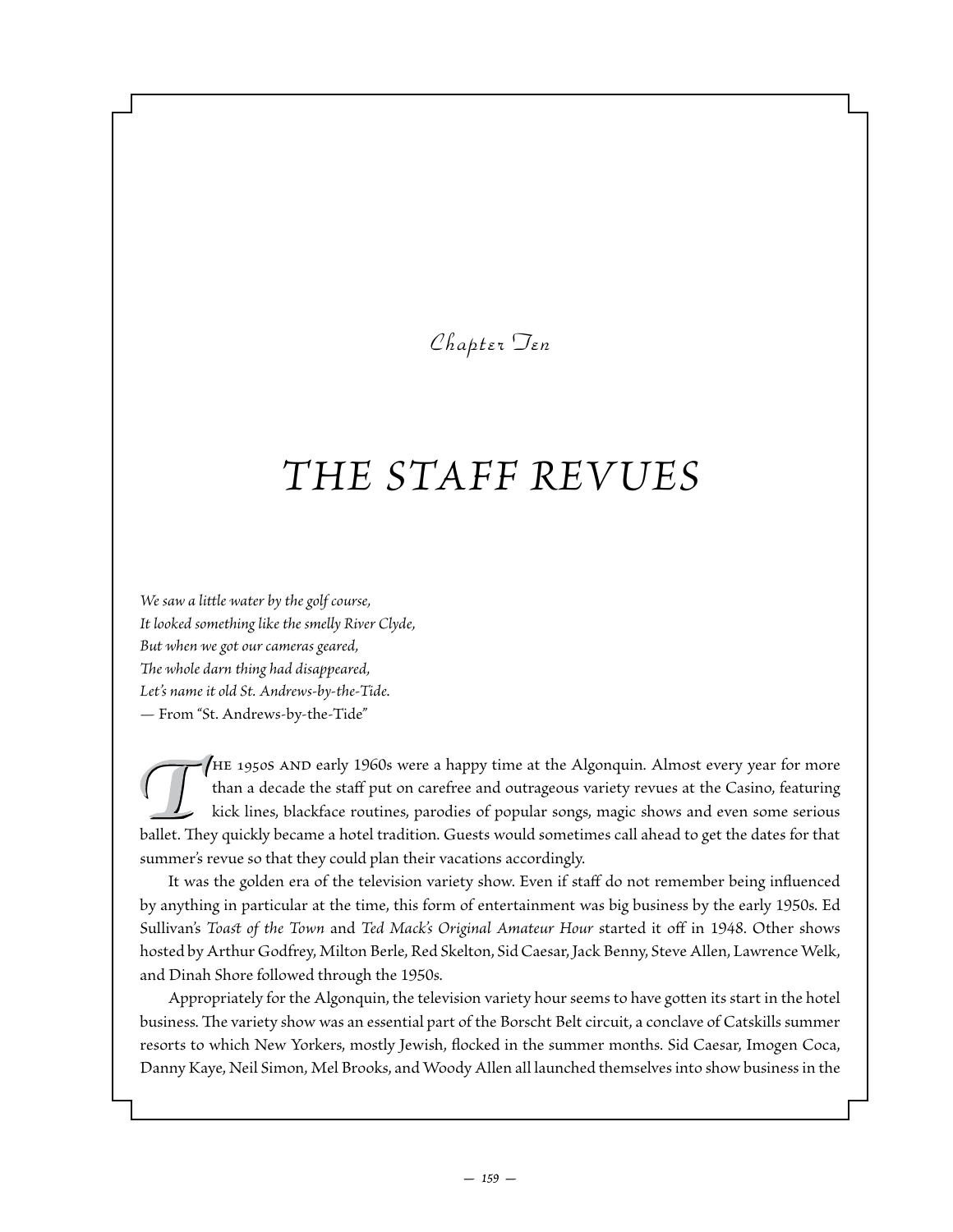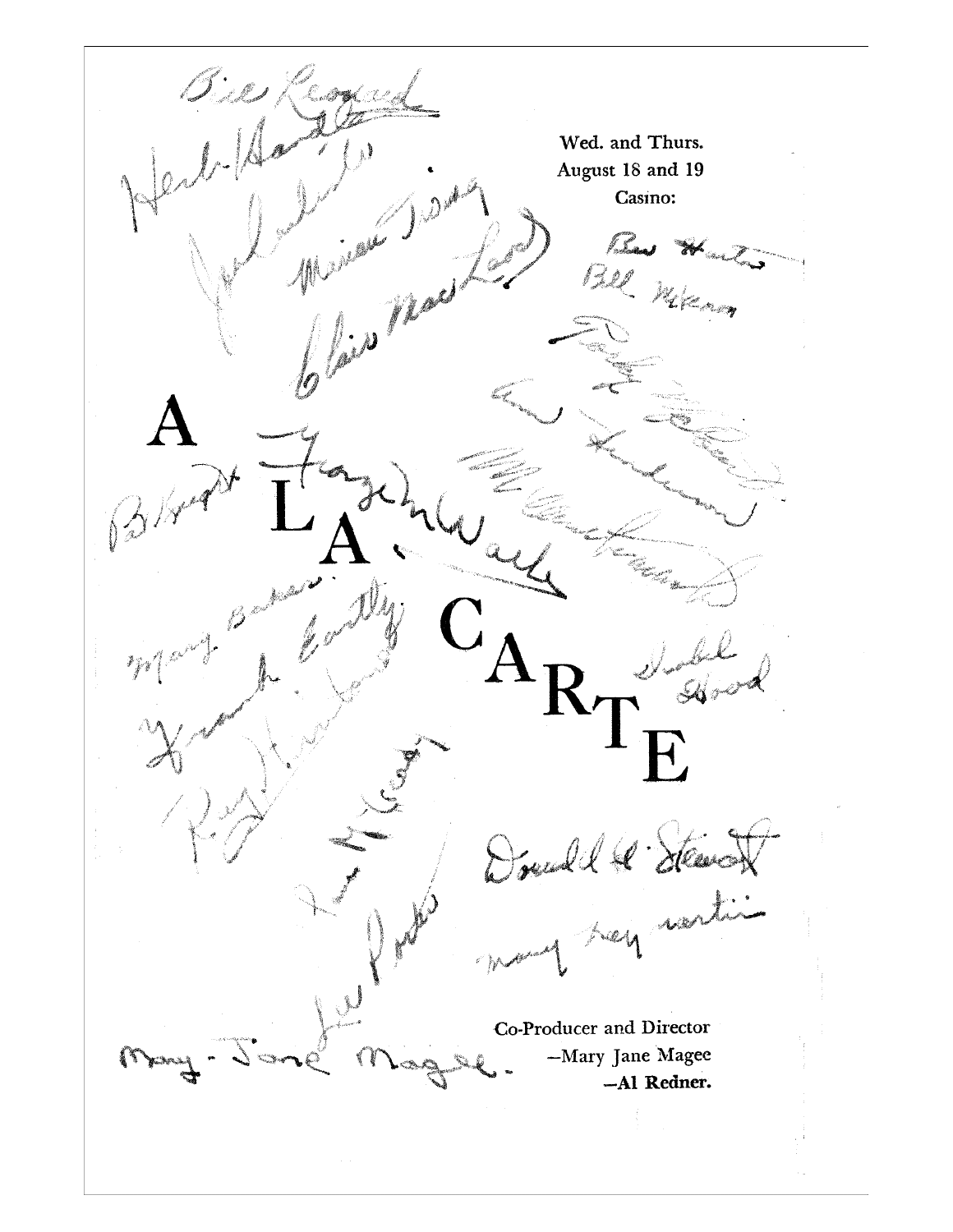Borscht Belt; it was considered basic training. By the late 1940s, the genre had moved to Canada and Norman Jewison was putting together superb variety shows at the Banff Springs Hotel.

THE VERY FIRST Algonquin summer shows were actually operettas orchestrated by a remarkable young Montrealer, Ian MacMillan. The fun began in tragedy. In June 1949, before the hotel had opened for the summer, a terrible accident occurred: a young Ottawa waitress, Marilyn Noells, dove into Katy's Cove and broke her neck. The hotel seems to have been at fault. It was early in the season, and staff had apparently not been informed of the variation in water levels as the tide drained and refilled the cove. By the end of the summer Manager Cashman had been transferred to another hotel, and later Noells's father won a large court settlement. For the moment, however, more immediate assistance was required, and staff chipped in to raise money for their colleague.

MacMillan, a music student, worked as a Casino attendant in the summer of 1949, and he put his musical gifts to work to raise money for Noells. MacMillan had been teaching music in the Sherbrooke area. He played sixteen instruments, including piano, and had already had several compositions published. He planned to continue his studies at the New England Conservatory of Music in Boston in the fall. On August 22 and 23, he and the sixty members of the hotel staff who had formed the Algonquin Theatre Group presented an operetta entitled *A Guardsman's Duty* at Andraeleo Hall. A romantic piece set in Hungary in the late eighteenth century, it focused on a troupe of honour guards and their ladies. Some of the choruses were written for eight-part harmony with solo leads. Given the complexity of the piece, it seems likely that this was a work in progress, whipped into shape for this urgent occasion.

The event was sponsored and attended by the cream of St. Andrews summer society. Lieutenant-Governor D.L. MacLaren was there, as were Sir Montague Allan, Senator Cairine Wilson, Sir James and Lady Dunn, Howard Pillow and Mrs. Pillow, Olive Hosmer, Lady Mortimer Davis, Hon. Marguerite Shaughnessy, and many more. Cuddy O'Brien recalls that everybody was dressed to the nines, and it was like an evening at the Met. Music was provided by the Algonquin orchestra under the direction of Clarence Sawyer. The production sold out both nights, and it was reviewed glowingly by ex-Mayor Worrell in his weekly column for the *Courier.* He remembered in particular the final scene in the gypsy camp, with the beautiful background of fields and woods, campfires burning brightly, and a group of handsome young men, bound in captivity and surrounded by a score or more of beautiful young women.

MacMillan's success encouraged him to try his hand at yet another oper-



*•*

*Ian MacMillan, lower left, at a staff farewell, 1949 or 1950.* CUDDY O'Brien

Opposite *Autographed* A la Carte Program, 1954. Gary DeGeer

*•*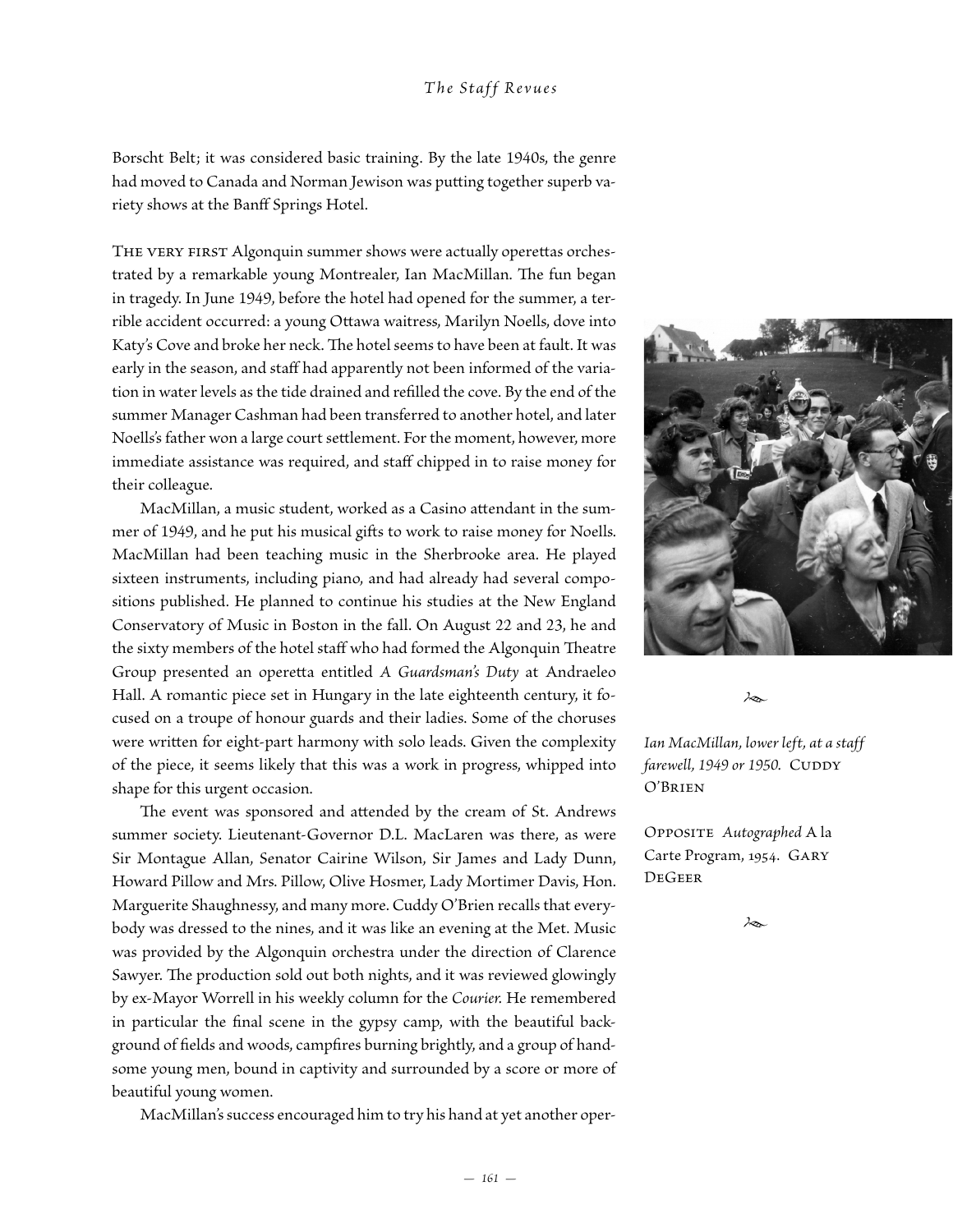#### *THE ALGONQUIN*



*•*

*Two skits from "Front Please:"* 

Top *Wilma Clark.*  BOTTOM Gary DeGeer and Bill *Leonard in a guest's borrowed*  clothing. VICTOR BURT

*•*

etta the following summer: *The Princess and the Woodcutter*, his own composition. Again he assumed total control, writing, directing, and even designing the costumes and props. The piece was staged entirely by Algonquin staff after only five weeks of rehearsal. Again, the performance was a fund-raiser, this time to benefit the Passamaquoddy branch of the Canadian Legion.

The Woodcutter was played by Kenneth Jennings of Bathurst, New Brunswick, then a medical student at McGill, and the Princess by Betsy Kennedy of Toronto. Montrealer André Menard, who had been studying ballet in Paris, appeared in this, as in the previous production, as the leading dancer. The chorus of fifty-five voices wore elaborate costumes made by members of the group. A young drummer named John Petrinka was recruited from the Algonquin orchestra to play the tympani. Because he could not read music, he was told by MacMillan simply to watch his baton, doing a roll on the right drum when it moved right, and a roll on the left when it moved left. Petrinka remembers MacMillan as an affable fellow, a bit erratic at times, but thorough. The excellent crowds applauded loudly.

That was MacMillan's last summer at the Algonquin. He was back at Mount Allison University in the fall of 1951, and a picture of him survives from that year in a performance of *The Intruder*. For some reason he left without taking a degree.

In 1953 the staff staged the first summer variety show, *Front Please*. Under the direction of Judy Graham and Don Stephens, it was performed for two nights in late August to packed houses. The venue was the Casino, and the master of ceremonies was bell porter Victor Burt.

Something of the fun and creativity that was put into that production is reflected in an incident recalled by Cuddy O'Brien. As he walked into the lobby one morning he was annoyed to see a group of bellmen playing golf. As he approached they began to whisper, "Here Comes the Captain! Here comes the Captain!" Then they jumped back, saluted, and sang a parody of Frankie Lane's "Lucky Old Sun," ending with:

But that lucky old captain's got nothin' to do But stroll around the lobby all day.

It was a poke at O'Brien on several levels. Like Lane's sun, with nothing to do but roll around Heaven all day, O'Brien had nothing to do but stroll about, giving orders to his lackies. "And they put that in the show," says O'Brien.

The show was more or less impromptu, a hodgepodge of whatever the cast was able or prepared to do on short notice. As with later productions, hotel life itself was a minor theme. "Front please" is the call for a bellman to come to the front desk, and some of the skits made fun of normal situations